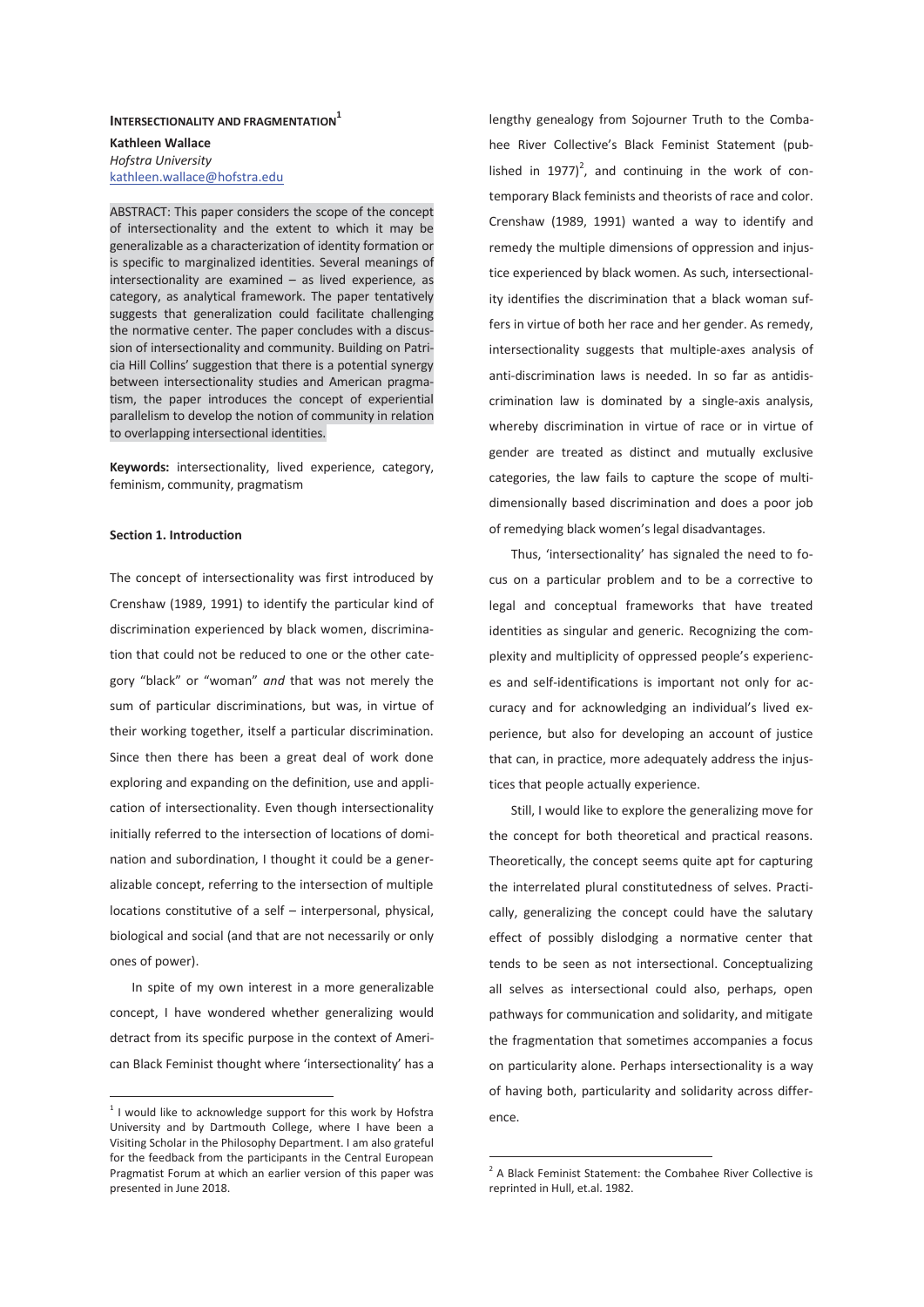'Intersectionality' has been used to identify a variety of forms of (multiply constituted) social oppressions, not only those of black women. A second, more generalizing move would conceptualize all social identities, both those of oppressor and oppressed, as intersectional, in a system of intersecting and mutually constituting relations of power, of domination and subordination. A third, even more generalizing move, would be to extend intersectionality to any self as multiply constituted by the intersection of many traits and locations some, but not all of which are about domination or subordination. Imagine, for instance, the person who is a dual citizen, speaks several languages, lives and moves between cultures and countries, who is also middle or upper class and not oppressed or marginalized in the way in which black women or other persons of color are in the U.S. or in the way in which a Chicana lesbian may be with respect to her Latine origins. If intersectionality is about complexity and multiple constitutedness more generally and not necessarily limited to contexts of oppression and domination, it would not be defining of marginality per se; marginality and oppression would be a kind of intersectionality.

I am not the only one to have thought of intersectionality as a more general concept. Bernstein, for instance, provides a good list of a variety of referents for the term 'intersectionality' that can be found in use.

[I]ntersectionality refers to a few different phenomena. Sometimes it refers to members of intersectional social *categories*, like black women. Sometimes it refers to forms of oppression faced by members of such categories, for example, those forms of discrimination faced by black women that are faced neither by women alone nor by black people alone. Intersectionality sometimes refers to a type or token of *experience* faced by members of such categories, as in experiences had by black women that are not entirely explicable by appeal to being black or to being a woman. There is a *causal* theory of intersectionality, according to which intersecting systems of power produce effects on groups or individuals that would not be produced if the dimensions did not intersect. And intersectionality sometimes refers to a method of *theorizing* from or about a specific viewpoint, as when one is theorizing from the perspective of a disabled Jewish woman. (Bernstein 2020, 322)

Bernstein goes on to say that she will focus on the first, intersectional identity categories. She also suggests that everyone's identity, not only those of minority, oppressed persons, is intersectional, meaning that everyone's identity is characterized by distinctive forms of oppression *or of privilege* (my emphasis). However, she is explicit that she will restrict her focus to "intersectional categories as they relate to forms of interlocking systemic oppression" rather than intersectional categories full stop (323).

I will come back to Bernstein's analysis, but here I just want to note that she makes the move to the second generalization I noted, namely, that everyone, both oppressed and privileged has intersectional identity. This has to be right if oppression occurs in virtue of systemic structural power relations. Oppressive and privileged positions are had, sustained by and enabled for occupants in virtue of their positions in the system. I want to note that this move leads naturally to the third generalization identified previously. Aspects of persons that are shaped and constituted by relations of domination and oppression may also "intersect" with (be related to) other self-constituents that are not exclusively determined by domination/oppression, such as "parent," "English speaker," "left-handed," "sixty-four inches (or 1.6 meters) tall" and so on. These connections suggest to me that intersectionality is a broader phenomenon, rather than only about how power relations produce specific kinds of identity and oppression and privilege. I am not going to press this last generalization here but do want to press the second.

As a practical matter, an argument might be made that intersectionality has been and should be restricted to the first and second use. Reasons for restricting it might include (1) that generalizing the concept is a kind of expropriation of the concept that would weaken its meaning and efficacy in the contexts in which it arose and the uniqueness of the problem it was originally meant to illuminate; (2) that, in some of its uses, intersectionality is descriptive of a particular kind of lived experience, not all experience, and that as such it allows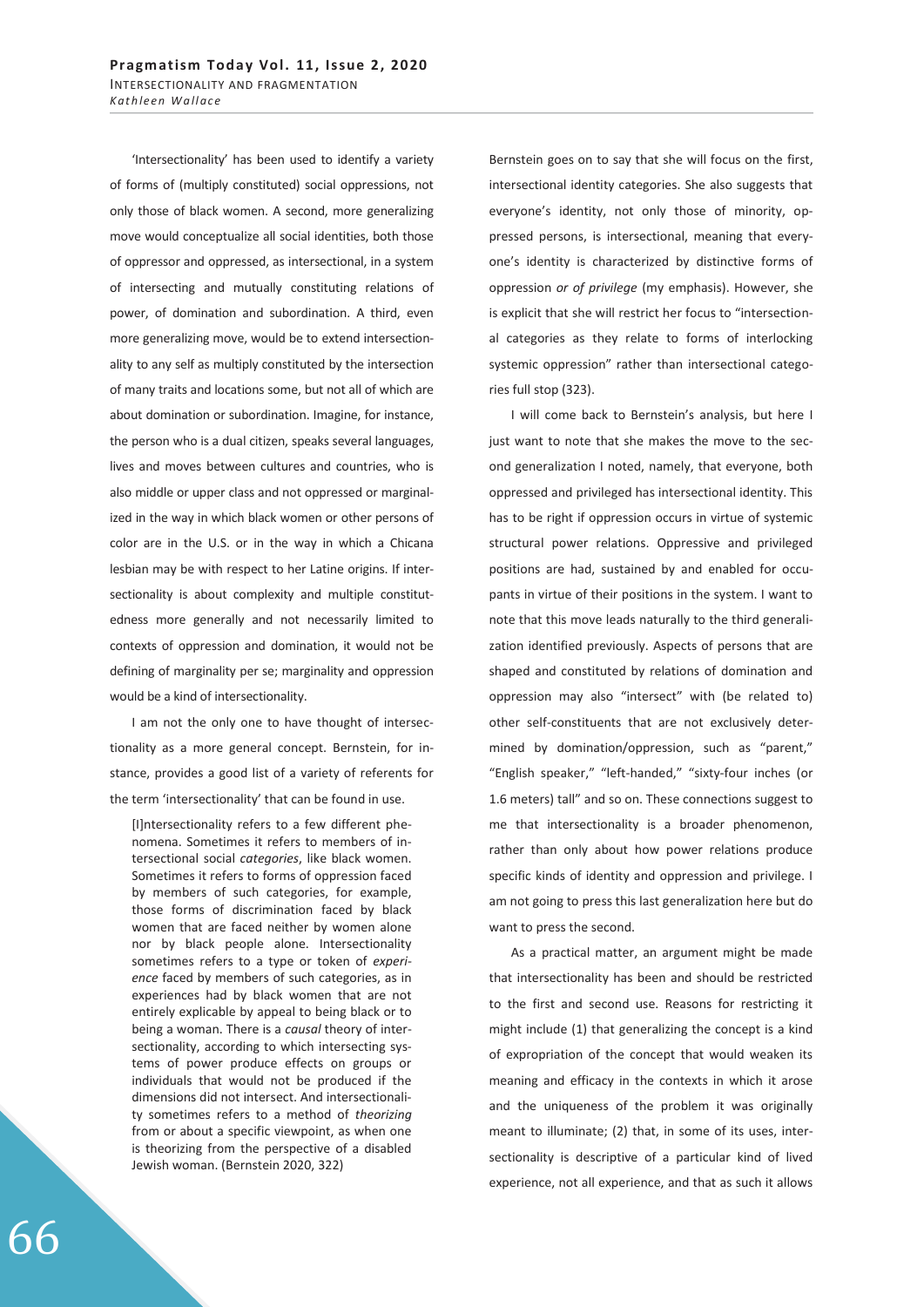for recognition of identities that have hitherto been invisible; and (3) intersectionality is not only about how individual identities are constituted in part by social identities, but is specifically about the interlocking systems of oppression in which those social identities are embedded. On the other hand, if intersectionality designates a particular kind of identity or lived experience, that seems to run at least two risks (1) making communication, understanding and solidarity across particular different intersectional identities even more difficult than it already is; and (2) further reinforcing marginalization – if only oppressed persons are "intersectional," then would intersectionality not really challenge the norm of domineering homogeneity, "purity" and lack of complexity? This seems worrisome normatively and as a matter of definitional multiplication and splitting. I'll call both of these "fragmentation" risks.

### **Section 2. Intersectionalty, identity, lived experience**

In my first encounter with intersectionality, I was struck by its generalizability, as a way of understanding the complexity and multiplicity of all persons. Every person is constituted by an intersection of multiple social (and biological, psychological, political, cultural, and so on) positions. Those who occupy socially dominant classes are no less intersectional than anyone else. A white, heterosexual man in the United States who is collegeeducated, a native English speaker, a U.S. citizen, of White-Protestant background, middle-class, son, uncle, is also intersectionally socially constituted. His relative privilege and assurance of rights are a product of a system that valorizes some of those identities. Or, a white, heterosexual woman, of Irish-Catholic background, college-educated, middle-class, a U.S. citizen, a native English speaker, philosopher and professional academic, sibling, aunt, friend, and so on. Her relative status and privilege in society are a product of a system which valorizes, or at least doesn't undercut her multiple identities, with the exception of gender. She experiences disadvantages in virtue of gender, but some of her other locations (e.g., being white, college educated) may tend to mitigate the disadvantages of gender, or at least prevent them from being worse than they might be either on their own, or in connection with other disadvantaged positions (such as being poor and/or uneducated). For a black woman, on the other hand, the disadvantages she experiences *qua* woman are compounded and worsened by her race.<sup>3</sup>

On this approach, intersectionality wouldn't be unique to those who are marginalized or oppressed. Whether intersectionality contributes to marginalization and injustice, whether it is a basis for disadvantage and the extent to which it is, would depend on how constitutive features are valorized and structured in and by the social system that includes power relations and structures of domination and subordination. Social identities may be freighted, or not, and whether they are may be due to historical, socio-economic, political, religious, and other cultural factors. For example, at one time, in the United States being Irish or Italian and Catholic were culturally marked locations that were the basis for much discrimination; they were identities that one would have had to negotiate and that posed great challenges for selves constituted by those identities.

But, for Black feminist theorists and for other theorists working on issues of oppression and injustice, intersectionality is specifically about the lived identity, experiences and locations of oppressed or marginalized persons. Appropriating the term for more general use, particularly if it is done without acknowledging its origins and genesis, has been characterized as "whitening" intersectionality (Bilge 2013) and robbing it of its power to grasp, conceptualize, and name the specific lived

<sup>&</sup>lt;sup>3</sup> Haslanger's analogy of overlapping theatre lights is one metaphor for conveying the intersectionality of an individual's experience and identity. (Haslanger, 2014, 116). Another metaphor emphasizes inseparability or even fusing of categories: "Different liquids – milk, coffee, nail polish, olive oil, beet borscht, paint in several colors – run down from different places at different altitudes into roundabouts. Some of the liquids run together, some are marbled with others, and some stay more separate unless whipped together" (Garry 2011, 833). Neither of these represents how structural oppression actually works; for that you'd want an analysis of how structures interact.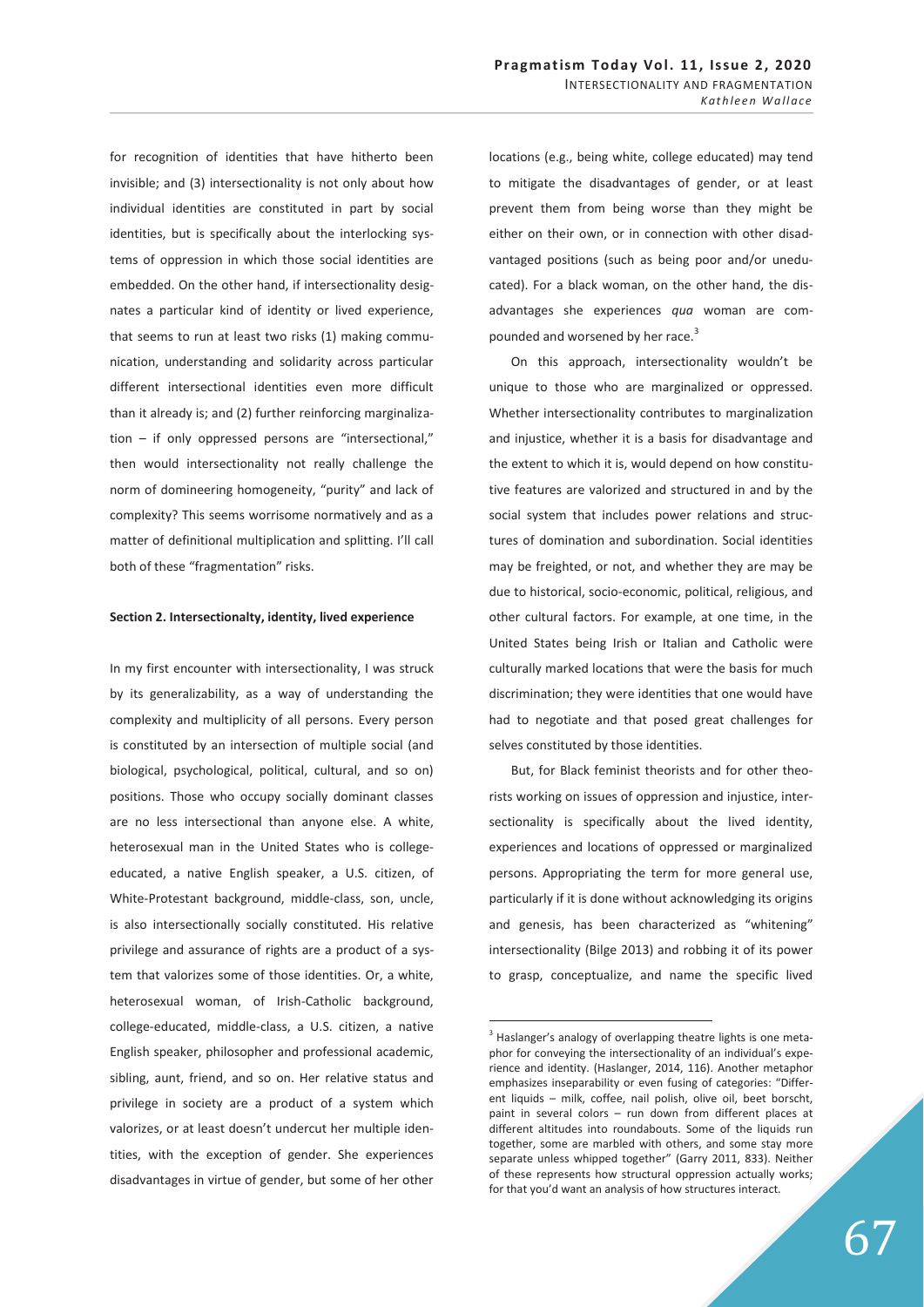experience of oppressed persons.<sup>4</sup> There might also be the worry that by generalizing the use of the term, it decenters race as having a kind of primacy.<sup>5</sup> This concern might be particularly salient for Black feminism and its criticism of Anglo-European feminism for being mostly about white, middle class women's issues, and as exclusionary of Black women and more widely, women of color. Part of the point of intersectionality for Black feminists was to point out that gender alone, especially as treated in (white) feminist analyses, did not fully capture the lived (and oppressed) experience of Black women. Rather, black women are doubly oppressed, and race is central to how they experience gender discrimination.<sup>6</sup>

As a matter of lived experience, intersectionality is more salient for oppressed and marginalized persons than it is for those who, even if they may be multiply and relationally constituted, do not necessarily experience themselves as such. Here the argument would be that white, heterosexual men in the U.S. tend to experience

 $\overline{a}$ 

themselves as, and be recognized by others as, unified agents, homogenous or whole, precisely because or in so far as they are not marginalized. As the normative center, their agency is not multiple or fragmented because it is not called into question but operates without the kinds of self-monitoring and self-consciousness of aspects of themselves that marginalized persons experience and have to negotiate. The woman who has to selfmonitor enacting and expressing her competence (rather than just being competent) and who is therefore self-consciously, self-questioningly female, not just an agent; the Black person who strives for academic success while at the same time rejecting the label that doing so is "acting white" and who is therefore self-consciously, self-questioningly black and not just an agent.

Even if white heterosexual males may be no less plurally constituted, their privileged status hides that. As a matter of lived experience, privilege lies in being the norm, in "being normal," and leaves unthematized particular aspects of selves.<sup>7</sup> Marginalized or oppressed persons *experience* themselves as at the margin, as not the normative center. In addition, if intersectionality also involves the collision, or mutual reinforcement, of different forms of oppression  $-$  e.g., racism and sexism  $-$  then marginalized persons may also experience themselves as fractured, as experiencing a "contradictory pulling and tearing" between features that distinguish them from the norm.<sup>8</sup> In that case, intersectionality would describe,

 $\overline{a}$ 

<sup>&</sup>lt;sup>4</sup> Others explicitly reject this interpretation of intersectionality as too narrow, and not consistent with what Crenshaw herself says about it (e.g., Carbado 2013).

<sup>&</sup>lt;sup>5</sup> Race is a contested category and I'm not going to define it or otherwise clarify it. And at least in the United States, there has been so much intermingling that even people who identify or are identified as black or as white are often of mixed genetic origin, whatever their cultural or other identities might be.

 $<sup>6</sup>$  It is also possible that context matters. In the U.S. healthcare</sup> setting black maternal mortality rates are three times that of white maternal mortality rates; here it looks like race is the salient discriminatory factor. But, given that women in general are taken less seriously in the healthcare system, gender may also be a factor. In other words, females tend to fare worse in the healthcare system than males, even if it is also true that *black* females fare worse than white females, and black males fare worse than white. On the other side, black males are more likely than black females to be the target of police violence, and in this context, while race is salient compared to white males, gender is salient compared to black females. Of course, as Crenshaw has argued, violence against black women is quite prevalent, but tends to not garner the same attention as violence against black men does. She argues this may be yet another dimension to the particular kind of oppression and discrimination experienced by black women, in this case, that injustices to them are not as widely recognized, but are marginalized (Crenshaw 1991; see also, the #Say Her Name project). The point here was only that multiple social categories do not necessarily operate in fixed ways such that they always produce double-jeopardy, or triple-jeopardy, but that context may also matter. See Beale 1979 on double-jeopardy theory. Intersectionality has also become of interest in medicine and bioethics. See, for example, the February 2019 issue of the *American Journal of Bioethics* 9, no. 2.

 $<sup>7</sup>$  This is not to say that white, heterosexual males cannot experi-</sup> ence themselves as marginal. Class can be powerful in this regard, as seen, for instance, in the account by J.D. Vance in *Hillbilly Elegy* of the ways in which he was and felt marginalized in comparison to his law school classmates at Yale (even though the book may also underestimate some of the advantages he had as white). As a white, heterosexual male his ability to move from the margin to the normative center is considerably enhanced compared to a white woman or to a black man or black woman because he already meets the eligibility criteria, so to speak, which neither a woman nor a Black person will ever meet. Class, at least conceptually, may allow for more choice and fluidity than race. It makes sense to say that one could move from poverty into the middleclass; and much less sense to say that one could move from being black to being white, or vice versa, Rachel Dolezal notwithstanding. (See also note 10 below.)

<sup>8</sup> Milczarek-Desai (2002, 128) uses that phrase "contradictory pulling and tearing" adding in to the mix of race and sex, the experience of being from another culture, in her case, that of India.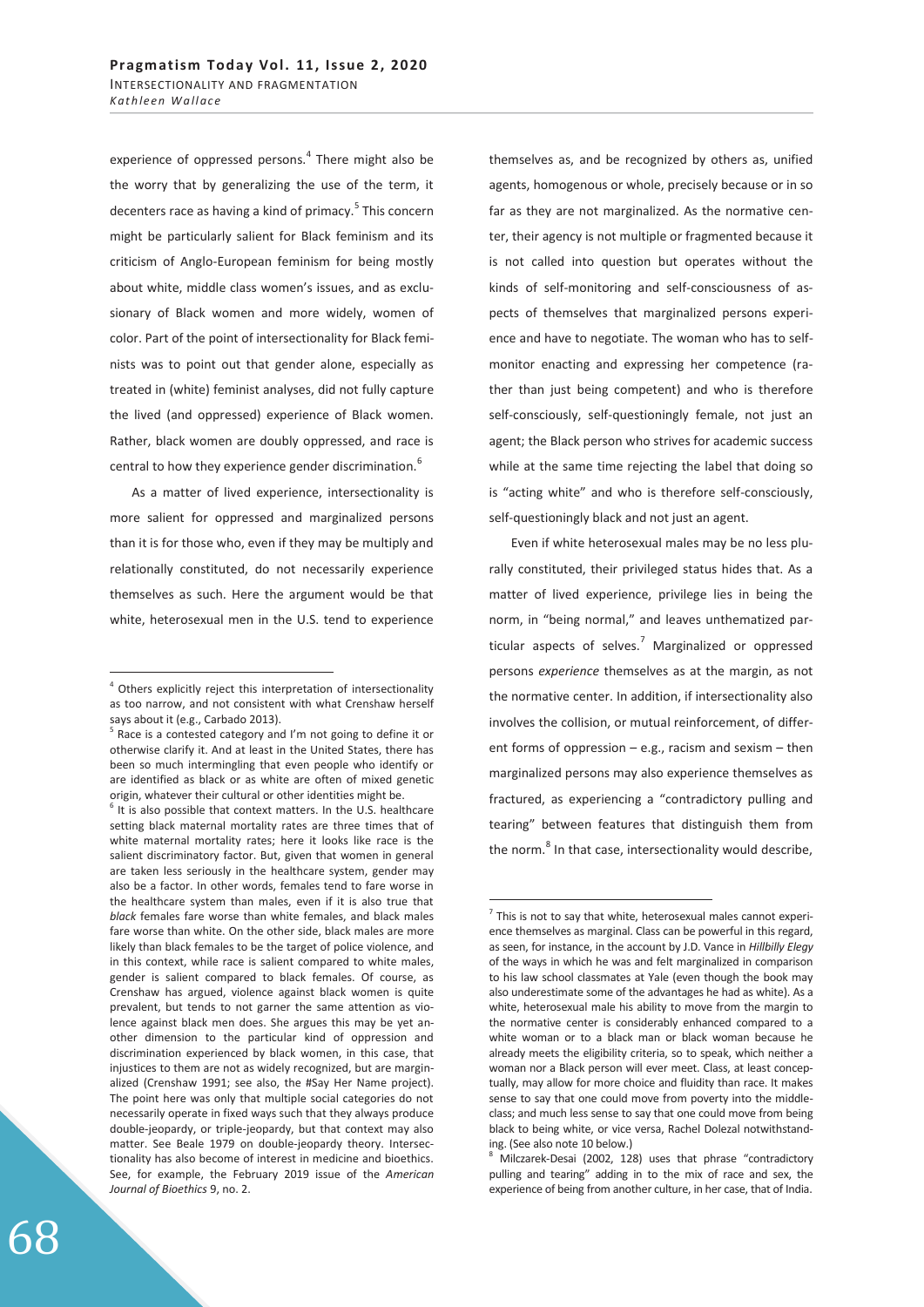would name the distinctive experience of the marginalized person, and in particular that of one who experiences multiple forms or layers of discrimination, inequality, oppression or marginalization. Collins calls the layers of discrimination the "matrix of domination," making explicit that the subject of analysis is not neutral, but specifically involves power relations of domination and subordination.<sup>9</sup> On this account, intersectionality identifies a particular kind of fraught, fragmented lived experience of marginalized, oppressed persons and would not be appropriately extended, as a matter of lived experience to those in dominant or privileged positions. Intersectionality would be about the experience of *particular* multiple oppressions and inequalities, and not about the complexity and multiple constitutedness of those who are privileged (let alone of persons in general). $^{10}$ 

Another aspect of intersectionality understood as specifically about the lived experience and identity of marginalized, oppressed persons, is that the marginalizing identities are often conceptualized as not chosen or voluntarily relinquishable.<sup>11</sup> While that is also true for the white, heterosexual male, those identities are not disadvantageous and do not contribute to oppression, but just the opposite. The "matrix of domination" is characterized by the arbitrariness with which categories (race, sex/gender, ethnicity/culture) are the bases for recognition of capability, for access to social and economic opportunity, for fair treatment under the law, for social and economic rewards and benefits.<sup>12</sup>

Sometimes the claim seems to be that intersectionality is about not just oppression but the very complexity of constitution of marginalized persons, and that this identity is distinctive. There may be something of a tension between conceptualizing intersectionality as a (negative) lived experience of oppression, inequality, domination on the one hand, and on the other hand, conceptualizing intersectionality as a complexity of identity that is not sufficiently recognized by the dominant, privileged perspective. One mechanism of oppression is to label and to take apart without recognizing the wholeness of a person's complex identity (the fracturing and pulling apart mentioned previously). In contrast, intersectionality also asserts the complexity of identity as something to be celebrated, rather than fragmented, or diminished through stereotyping, categorizing or other more nefarious forms of discrimination and oppression. Intersectionality as a way of rendering visible identities that had hitherto been invisible is expressed by Anzaldúa's (1983) comment about the irreducible complexity of her identity/identities:

ermand correctional paradigms make a second important contribu-<br>Superintersectional paradigms make a second important contribution to untangling the relationships between knowledge and empowerment – they shed new light on how domination is organized. The term *matrix of domination* describes this overall social organization within which intersecting oppressions originate, develop, and are contained... As the particular form assumed by intersecting oppressions in one social location, any matrix of domination can be seen as an historically specific organization of power in which social groups are embedded and which they aim to influence... All contexts of domination incorporate some combination of intersecting oppressions, and considerable variability exists from one matrix of domination to the next as to how oppression and activism will be organized" (Collins, 2000, 227–228).

 $10$  McCall (2005) calls this approach to intersectionality the intracategorical, meaning focused "on particular social groups at neglected points of intersection" (1774).

 $11$  One of the criticisms of Rachel Dolezal invokes this point, namely, that her *choosing* to self-identify as black is itself an act of privilege, and not a choice that the typical racially marginalized person has. Rachel Dolezal self-identifies as Black and was for a time the head of the NAACP in Spokane WA. She resigned that, and other, posts when it was revealed that Dolezal was born to and raised in a White conservative Christian family. Her family of origin adopted several children of color whom Dolezal helped parent. She subsequently, in 2010, became the legal guardian of one of her adopted brothers after she became estranged from her family. A discussion of Dolezal and "transracialism" by Rebecca Tuvel in an article published in the journal *Hypatia* (2017) instigated a very public, contentious dispute and

a rift in the editorial board of *Hypatia* and in academic feminism more generally. I am taking no position on any of the issues involved in Dolezal's case; just observing the criticism that has been made of her claim. I am also setting aside questions about mixed racial identity, which is often a factor in being able to "pass."

 $12$  That mobility and choice are thought to be at least partial determinants of class might be a consideration against class being a truly marginalizing category. The argument might go that even if it is true that in fact there is very little movement out of one class into another (with notable exceptions), still it is conceptually meaningful and in principle possible to move into one class or another. However, class is a strong contributor to inequality and marginalization. Even if class itself is not a justiciable inequality, other social categories (race, gender, sexual orientation, disability, religion) that are intersect with it, and for the purposes of fully understanding oppression, class cannot be wholly discounted.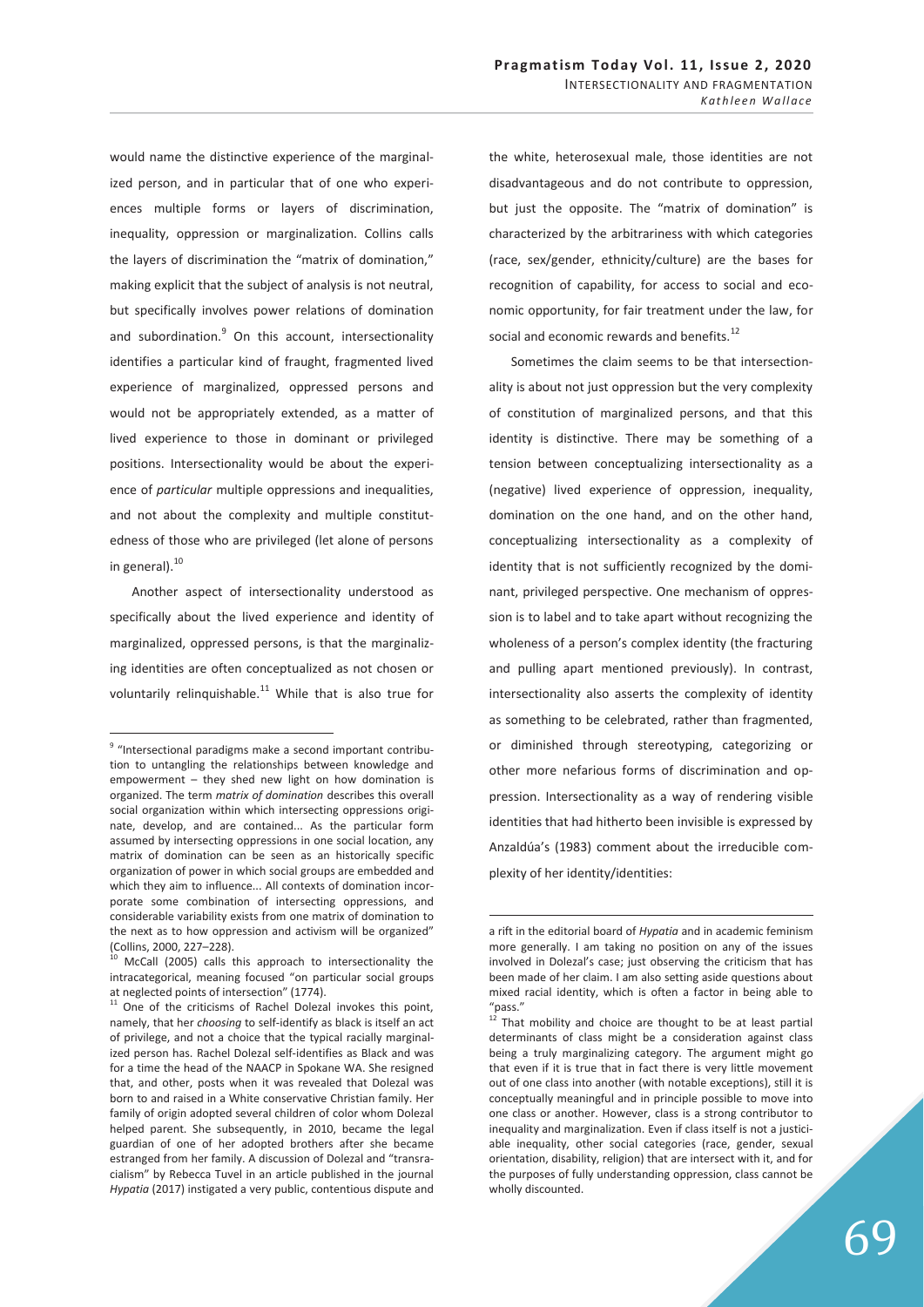I am a wind-swayed bridge, a crossroads inhabited by whirlwinds... What am I? A third world lesbian feminist with Marxist and mystic leanings. They would chop me up into little fragments and tag each piece with a label... One foot on brown soil, one on white, one in straight society, one in the gay world, the man's world, the women's, one limb in the literary world, another in the working class... Who, me confused? Ambivalent? Not so. Only your labels split me. (Anzaldúa, 1983, 205)

While Anzaldúa does not use the term, the concept of intersectionality is implicitly at work here and is meant to distinguish, and celebrate, marginalized persons as distinctively multiply constituted (contrasting that with the homogeneity and unlayeredness of those who are privileged or dominant). Part of the nature of oppression consists in being labeled, reduced to a stereotype, and fragmented such that one's identity is not recognized or accepted qua multiple.

Lugones (2007) argues further that intersectionality renders visible the node of oppression, but also requires moving beyond "separable categories" and perceiving categories such as gender and race as fused:

Intersectionality reveals what is not seen when categories such as gender and race are conceptualized as separate from each other. The move to intersect the categories has been motivated by the difficulties in making visible those who are dominated and victimized in terms of both categories. It becomes logically clear then that the logic of categorical separation... distorts what exists at the intersection, such as violence against women of color. Given the construction of categories, the intersection misconstrues women of color. So, once intersectionality shows us what is missing, we have ahead of us the task of reconceptualizing the logic of the intersection so as to avoid separability. It is only when we perceive gender and race as intermeshed or fused that we actually see women of color. (Lugones 2007, 192–193)

In this quotation, Lugones is arguing for resisting the tendency to split apart and stereotype people. She is also emphasizing that part of what a person wants is recognition of their complex identity as a whole, not broken apart into its particular locations or characteristics. As a matter of lived experience, her point is that a person is a whole who resists reduction to parts or as-

pects of themselves. Lugones is also pointing to lived experience as itself the basis or source of categories. Recognition of intersectional identities as arising out of lived experience is a long standing dimension of intersectionality studies from its origins in Black Feminist thought in the nineteenth century – think of Sojourner Truth's interrogation of the category "woman" through her lived experience of exclusion from it – through the present.<sup>13</sup>

In this section we have been discussing intersectionality as lived experience, as identifying a way in which marginalized or oppressed persons experience their identity and have developed the very concept of intersectional identity out of that experience. The Lugones quotation above also raises some interesting issues about the nature of categories, specifically about separability and what Lugones calls the "logic of purity" versus the logic of impurity, about sameness and difference.<sup>14</sup> I now want to consider some of these issues.

## **Section 3. Intersectionality and Categories**

There are two aspects of the categories of social identity that I want to consider, one is their generalizability, and the other is their separability or distinctness.

Intersectionality is a powerful way of theorizing difference and recognizing the distinctiveness of marginalized people and their multidimensionality, and in particular the multiple burdens experienced by those who are marginalized and oppressed. At the same time, if applied only to marginalized or oppressed persons, that would seem to imply that some people are relation-

 $^{13}$  Truth 1995, 37 See also, Gines 2011, 276, where she reviews Black Feminist thought in America and its development of intersectional analyses.

 $\frac{1}{2}$  See also Lugones 2003. Garry (2011) argues that the locations that form intersectional identity  $-$  e.g., race, gender, sexual orientation, ethnicity – are family resemblances, such that persons sharing one or two, but not all, still have some commonality and basis for solidarity. Garry agrees with Lugones's project to pluralize feminism and recognize distinct forms of oppression and experience, while at the same time is concerned that giving up separable categories altogether undermines recognizing the bases for commonality, solidarity, and common social justice action. Lugones herself recognizes the problem of fragmentation and disempowerment (Lugones 2003).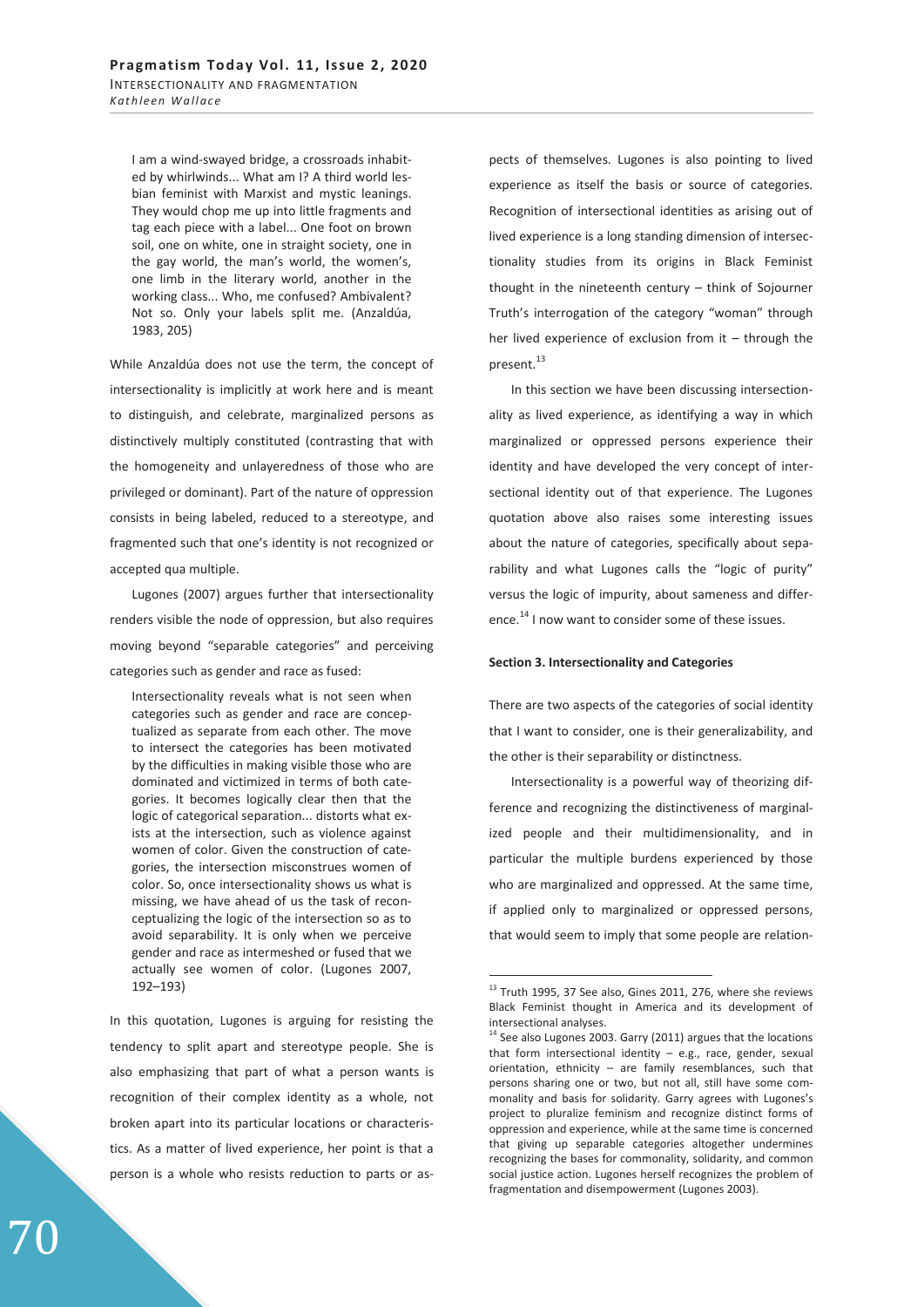ally complex and others (those who are dominant) are not. But, if everyone is embedded in systems of power relations, then everyone's identity is structurally shaped, albeit in different ways depending on whether one's position is dominant or oppressed.

Critics of intersectionality argue that by revealing inter- and intra-group differences, it leads to particularism, fragmentation, divisions, instead of unity in political organizing.<sup>15</sup> Some have argued that intersectionality can be understood as not only about identity formation of marginalized subjects, but as a general theory of identity formation (Kwan 1997; Nash 2008). If intersectionality were more broadly understood, if everyone were to recognize themselves as shaped by multiple social identities, rather than those who are dominant being positioned as in some sense independent of such identities or as outside the system of oppression, then perhaps that would promote the possibility of solidarity across groups. Seeing intersectionality as addressing the position and agency of the privileged and powerful would make it clearer that the dominant too are shaped by and shape their position.

Recognizing their own intersectional location might facilitate better engagement with the problem on the part of those in the more privileged position. By this I do not mean that those who are privileged are also multiply burdened.<sup>16</sup> I mean only that being privileged is itself a systemically located advantage, rather than something

 $\overline{a}$ 

deserved in virtue of individual merit or qualities. $17$  This does not mean that the epistemic perspective of marginalized persons is diminished; rather, the thought is that by locating the perspective of privilege in the same system it shows the arbitrariness of that privilege and weakens the claim of entitlement to privilege in virtue of those social categories. That is not to relieve or mitigate responsibility for exploitation and domination. Even if some oppressive behavior is unconscious, unintended or a byproduct of systemic relations, much of it involves the active agency of those in dominant positions. And even when it doesn't, but is the former, recognizing oneself as a participant in a social world that is unjust is a precondition for recognizing oneself as bearing some responsibility to repair that world. $^{18}$  Intersectionality has the potential to expose that and the ways that social structures enable and support it.<sup>19</sup> I think this is what Carbado (2013) is getting at at the conclusion of his essay:

The point of departure for this essay was the idea that many scholars frame intersectionality more narrowly than is theoretically necessary. I then proceeded to employ intersectionality to analyze social categories, civil rights problems, and legal doctrines that are ostensibly beyond the theoretical reach and normative concern of intersectionality. My hope is that this engagement will end some of the abstract debates about what intersectionality can and cannot do and encourage more scholars to push the theoretical boundaries of intersectionality rather than disciplining and policing them. (841)

As a social category, intersectionality identifies social (broadly understood) characteristics. As we have seen, there are questions about what social characteristics or identities should or could be included in the category of intersectionality – whether intersectionality is about marginalizing categories or can be about any social categories.

 $15$  For example, critics would include Ehrenreich 2002, Ludvig 2006. Cole (2008), on the other hand, argues that "conceiving of identities intersectionally, as coalitions, illuminates 'new avenues of cooperation'" (447). Carastathis (2013) develops this idea further, analyzing Somos Hermanas and the "coalitional praxis of Carmen Vázques," and criticizing some categorial approaches to intersectionality as too rigid. Carastathis suggests that we have to be more creative and define categories as more fluid. Carastathis's analysis is of coalitions between marginalized groups, not between marginalized and non-marginalized, but it seems to me that the latter is also a possibility of intersectionality broadly understood.

 $16$  We might note that there can be degrees of privilege even among those who are burdened, and perhaps some degrees of burden among those who are privileged. Some of those differences may not be significant for political purposes or for redressing injustice but are worth noting with respect to the nuance and complexity of any identity formation and any position in a social system.

<sup>&</sup>lt;sup>17</sup> Whatever other aspects of an individual's capabilities, effort and actions may contribute to judgments of desert.

 $18$  While there is not space here to do so, Young's social connection model of responsibility would be apt to developing further this point (Young 2006).

 $19$  Walby (2012) argues that an "ontology of inequality" needs to focus not only disadvantaged people or sets of people as that obscures the role of the powerful in unequal social relations (232).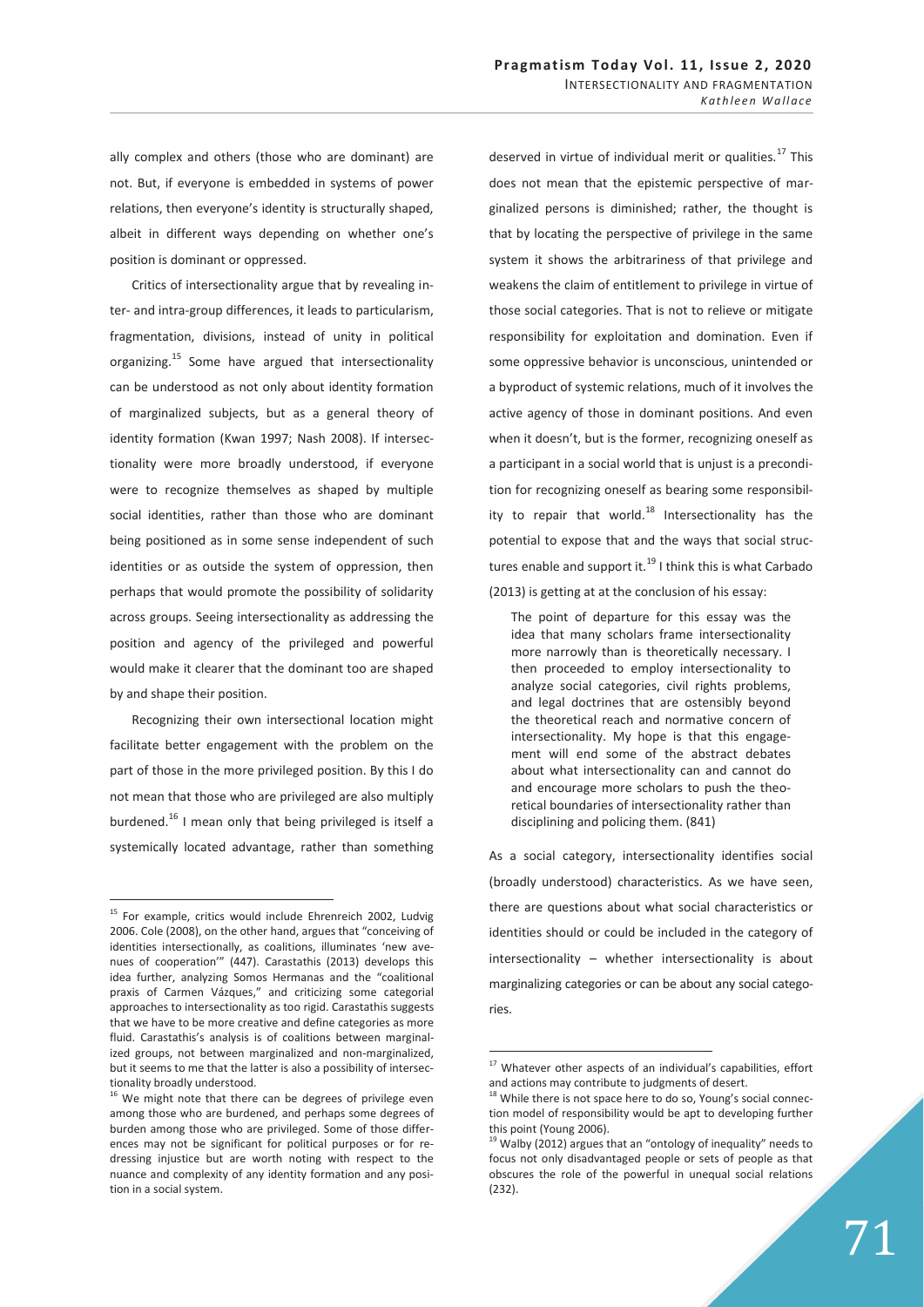Additionally, in the discussion of lived experience we saw that there is a tension in how to think about the interrelatedness of the categories or identities themselves and how separable or fused they are. I appreciate the point about fracturing and stereotyping that Anzaldua and Lugones highlight in a person's lived experience, but I want to push back a bit on the notion that the categories are fused. Fusion would imply that categories become indistinct from one another such that membership in the category "Black Woman" for example has nothing in common with membership in the category "Chicana Lesbian Woman." Each is its own unique category with constituents fused in such a way that there wouldn't be overlap, so to speak, with constituents of another intersectional identity. Even though the same term, e.g., 'woman', is used, it is not even a partially shared category because the real categories are "Black Woman" and "Chicana Lesbian Woman."

I understand the arguments against reifying the notion of woman, against essentialism, and against naive universalizing, as in "all women are x" or "all women want y" or "all women should band together." However, if the term 'woman' is meaningful it can't be that its distinctness qua category is destroyed in an intersectional identity of which it is a constituent. It remains, in some sense, an intact category (albeit not reified or essential). At the same time, the intersectional category is greater than the sum of its parts as an explanatory and analytical category. Bernstein's (2020) analysis of the intactness of the constituent categories *and* the explanatory priority of intersectional categories is a very clear exposition of the point.

Rather than the conjuncts explaining the conjunction, the conjunction explains the conjuncts. The intuitive idea is that in understanding black womanhood, we thereby understand blackness and womanhood. *Being a black woman* explains being black and being a woman; features of blackness and womanhood are at least partially explained by black womanhood. Intersectional explanations are more informative than explanations exclusively involving the individual identity constituents. (Bernstein, 2020, 331)

Bernstein's argument is that intersectionality has explanatory and metaphysical primacy (332), but that this way of understanding it is neutral on the "comparative fundamen-

tality of the constituents" and entails that one need not view any one constituent category as more fundamental than another (333–334). This seems to me to capture the crux of what makes intersectionality such a powerful category of analysis, which, at the same time, is consistent with the experiential integrity of intersectional identity, a point that Bernstein recognizes as well. Allowing for the intactness of the distinct constituents, though, could provide a path to solidarity and community. Even though intersectional identities may be unique, they are not wholly exclusionary either. A Black Woman Philosopher can have solidarity with others who are black (who may not be philosophers, and who may not be women), with others who are women (but not black and/or not philosophers), with black women (who are not philosophers), with philosophers (who are neither black nor women), with women philosophers (who are not black) and with black philosophers (who are not women). The point is that while being a Black Woman Philosopher explains that person's integrated, intersectional experience of being black, being a woman and being a philosopher, the intactness of the identity constituents also means that there can be contexts in which those subaltern constituents are shared with others and can be bases for some explanatory clarity and for solidarity and the formation of some joint commitments, coalitions and actions.

# **Section 4. Intersectionality: Category and Analytical Framework**

As I have been arguing intersectionality<sup>20</sup> can be considered as not only naming lived experience, but as providing categories or a framework for analysis. This idea goes back to Crenshaw. Hancock observes that intersectionality is not only a category for understanding complex identity, but identifies an analytical approach:

<sup>&</sup>lt;sup>20</sup> In a review of the genealogy of intersectionality research over a twenty plus year period, Cho, Crenshaw, and McCall (2013) identify three approaches that have been taken: one that focuses on specific contexts of discrimination and oppression, another that focuses on intersectionality as theory and methodology, and a third that focuses less on analysis and more on praxis of social reform.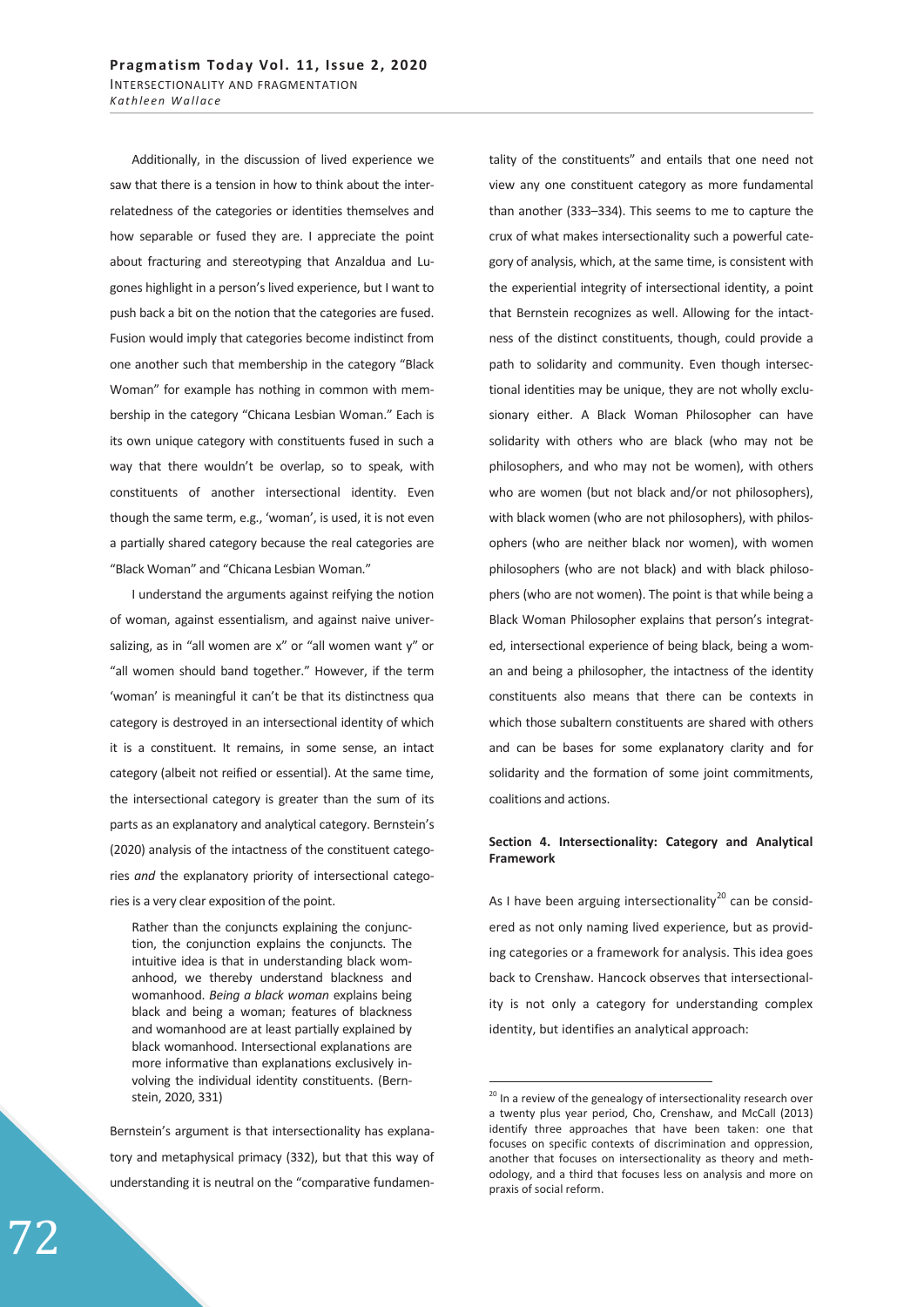Originally I thought of intersectionality as a content based specialization that emphasized the subjectivity of women who reside at the intersections of race-, gender, class-, and sexual orientation-based marginalizations (and other categories of difference)... [T]his kind of work has taken place in multiple locations simultaneously, often unbeknownst to intersectional scholars immersed in their study of a specific intersectional group. This immersion explains why some scholars claim an exclusive origin for intersectionality in the specific intersectional group they study. Similar to the political subjectivity of the women they study, the origins of intersectionality are multiple and intersecting. A comprehensive intellectual history of intersectionality research has yet to be published.

[I]nattention to a comprehensive intellectual history of intersectionality research masks the ways in which intersectionality 1) can answer new questions as yet unanswerable with traditional models and 2) can generate strategies for political change that incorporate all of us as political beings, not simply a subset of the population discussed in a single comparative case only. I have therefore recently gravitated toward a position claiming that intersectionality is a normative and empirical research paradigm (Hancock 2007; see also McCall 2005), rather than a content specialization. (Hancock 2007, 248–249)

The contrast here is between intersectionality that is about identity and lived experience (what Hancock calls "content based specialization" in the subjectivity of women living at the intersection of race-...)<sup>21</sup> and intersectionality that is a paradigm for analysis.<sup>22</sup> For Hancock it is a paradigm for analysis of public policy, particularly for public policy as it pertains to those typically identified as intersectional subjects on the first meaning, but also more broadly (Hancock 2007, 251). Hancock characterizes intersectionality as a research paradigm for analysis and data collection that is "attentive to causal complexity" (Hancock 2007, 251).<sup>23</sup>

Even if in origin it was developed in order to provide a framework for analyzing the multiple layers of oppres-

 $\overline{a}$ 

sion and inequality experienced in being black and being female, there doesn't seem to be any in principle reason why as a conceptual framework it couldn't be generalized. As Crenshaw herself originally said<sup>24</sup>,

I should say at the outset that intersectionality is not being offered as some new, totalizing theory of identity. Nor do I mean to suggest that violence against women of color can be explained only through the specific frameworks of race and gender considered here.9 [sic; this is Crenshaw's footnote and is included in the next quotation] Indeed factors I address only in part or not at all, such as class or sexuality, are often as critical in shaping the experiences of women of color. My focus on the intersections of race and gender only highlights the need to account for multiple grounds of identity when considering how the social world is constructed.

And in her footnote 9, Crenshaw adds:

I consider intersectionality a provisional concept linking contemporary politics with postmodern theory. In mapping the intersections of race and gender, the concept does engage dominant assumptions that race and gender are essentially separate categories. By tracing the categories to their intersections, I hope to suggest a methodology that will ultimately disrupt the tendencies to see race and gender as exclusive or separable. While the primary intersections that I explore here are between race and gender, the concept can and should be expanded by factoring in issues such as class, sexual orientation, age, and color.

And more recently Crenshaw suggested,

Implicit in this broadened field of vision is our view that intersectionality is best framed as an analytic sensibility. If intersectionality is an analytic disposition, a way of thinking about and conducting analyses, then what makes an analysis intersectional is not its use of the term "intersectionality," nor its being situated in a familiar genealogy, nor its drawing on lists of standard citations. Rather, what makes an analysis intersectional –whatever terms it deploys, whatever its iteration, whatever its field or discipline – is its adoption of an intersectional way of thinking about the problem of sameness and difference and its relation to power. This framing – conceiving of categories not as distinct but as always permeated by other categories, fluid and changing, always in the process of creating and being created by dynamics of power – emphasizes what intersectionality does rather than what intersectionality is.<sup>25</sup>

 $\overline{a}$ 

 $21$  This would fall under the first approach identified in the previous footnote.

 $22$  This would fall under the second approach identified in footnote 4.

<sup>&</sup>lt;sup>23</sup> Hancock refers to the work of the sociologist Charles Ragin on fuzzy set methodology in sociology for analyzing variation, diversity, multiplicity, intersectionality, and causal complexity (Ragin 2000).

<sup>24</sup> Crenshaw 1991, 1244–1245.

<sup>&</sup>lt;sup>25</sup> Cho, Crenshaw, McCall 2013, 795.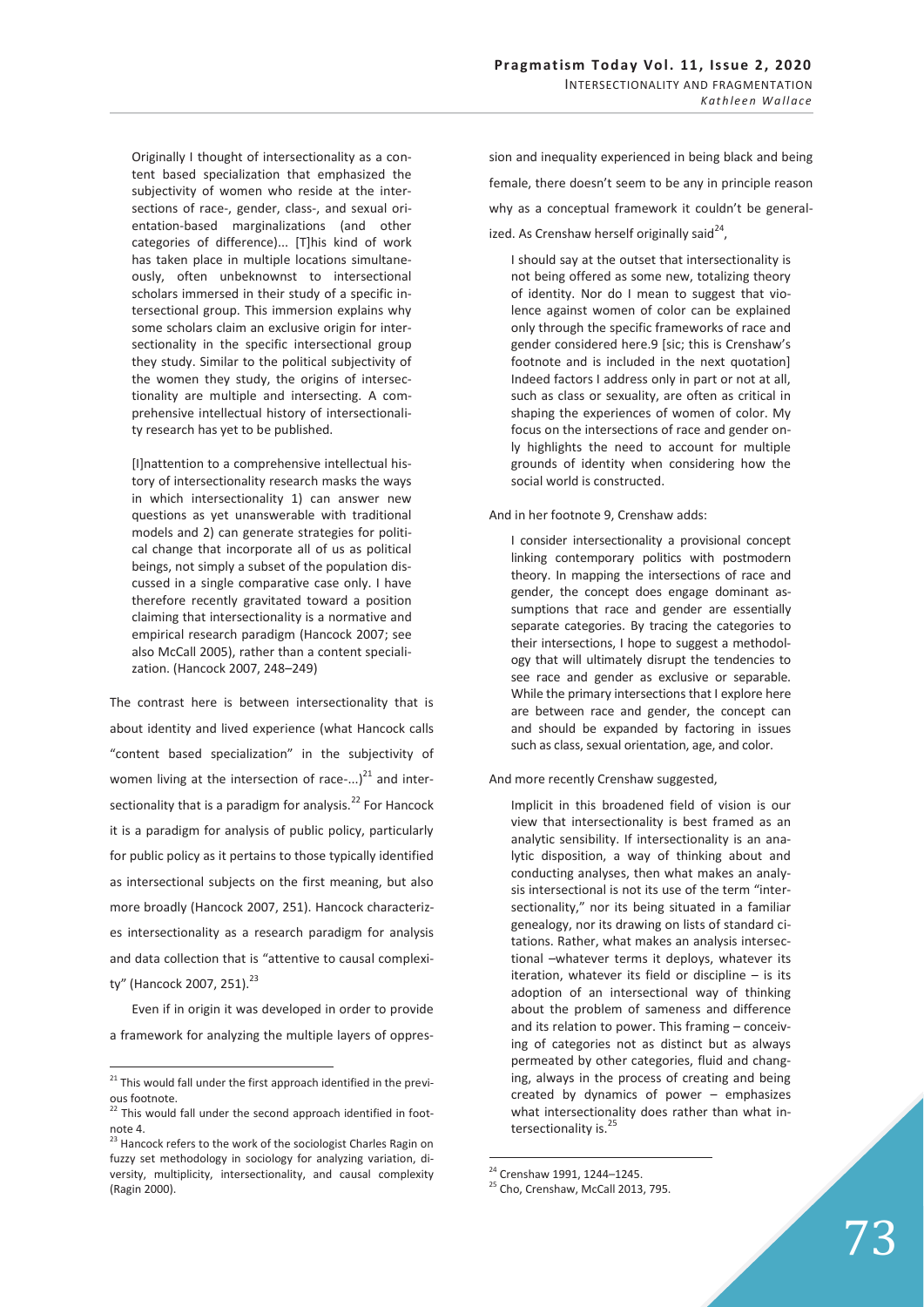Intersectionality could function as a framework for analyzing many sorts of discrimination and inequality. Kwan uses intersectionality to analyze the negligence of white, male police officers in overlooking the abuse of a young, Asian, gay male and allowing themselves to be persuaded by Jeffrey Dahmer that the young male's condition was just part of a "boyfriend-boyfriend" thing.<sup>26</sup>

In addition, analyses of oppression, discrimination or inequality might focus on matrices of domination and subordination, on certain kinds of hierarchical locations (rather than social roles more generally) and how they interact. $^{27}$  As providing a category or framework, intersectional inquiry might produce an analysis that conflicts with or remains unfelt or unnoticed by the subjects who are so located. Or, an analysis of intersecting (interlocking?) social mechanisms and processes of subordination and domination and of inequality may identify causal processes and relations that are not directly experienced and would not feature in a standard narrative of lived experience.<sup>28</sup> On this approach, identity, and specifically subordinated identities, are the outcome of power dynamics (MacKinnon 2013, 1023), and intersectionality studies examines the relationship between identity and power as determinative of subordinated positions.<sup>29</sup> Intersectional locations of the subordinated are thematized in ways that the locations of those at a normative center may not be.

 $\overline{a}$ 

Still, it continues to seem worrisome to set off intersectional positions of subordination or oppression as fundamentally different *qua* intersectional from positions of domination. As Carbado puts it (2013),

Framing intersectionality as only about women of color gives masculinity, whiteness, and maleness an intersectional pass. That, in turn, leaves colorblind intersectionality and gender-blind intersectionality unnamed and uninterrogated, further naturalizing white male heterosexuality as the normative baseline against which the rest of us are intersectionally differentiated. (841)

Subjecting the normative center to intersectional analyses<sup>30</sup> as well could produce a deeper understanding of power relations and counteract narratives of individual desert or merit that ignore the ways in which the very position of being the center, the position of dominance is dependent on and sustained by social structures and relations.

### **Section 5. Intersectionality and Community**

I have been emphasizing mostly theoretical issues, but there is an ethical imperative at work here regarding the need to actively engage social justice. There are, of course, many issues and hurdles to moving from theory to action, recognition and cooperation. Here, and in concluding, I want only to indicate how, building on a suggestion by Collins, community and thematizing intersectionality might facilitate taking steps in disrupting power and addressing inequality and oppression.

Collins introduces the importance of community via consideration of what pragmatism might contribute to intersectionality studies. She (2011, 2012) observes a kind of fragmentation occurring in intersectionality studies, wherein intersectionality studies pay increasing attention to individual, particular identities and in so doing, may be losing focus on collective identities and on the commonalities that are necessary for forging and

 $26$  Kwan 1997. The victim had escaped and was found naked, bruised and bleeding in the street by neighbors who called the police. He was Laotian and had trouble speaking (although that was due to his injuries and trauma, not to his ethnicity), and the police returned him to the "care" of Dahmer (Jeffrey Dahmer was a serial killer in Milwaukee in the late 1970s through 1991). That the victim had escaped but was returned to Dahmer is particularly tragic in light of the horrific suffering Dahmer inflicted on this victim  $-$  at 14, also underage, another feature overlooked by the police officers – and four other subsequent victims before he was apprehended. Kwan suggests using the term "cosynthesis," rather than "intersectionality," which he thinks allows for more fluid and dynamic understanding of categories and their mutual interaction.

<sup>27</sup> Collins distinguishes between macrolevel analyses of *interlocking* systems of relations and microlevel processes that are *intersectional* and about how individuals and groups occupy their places in interlocking systems.

<sup>&</sup>lt;sup>28</sup> See for example Tilly 2002.

<sup>29</sup> A number of essays in the 2013 special issue of *Signs*, edited by Cho, Crenshaw and McCall explore this set of issues. See MacKinnon 2013, Tomlinson 2013, Spade 2013, Verloo 2013, Lewis 2013.

 $30$  I do not mean to suggest that the standpoint of the subordinated, oppressed, disadvantaged or discriminated against should be supplanted or replaced by a hegemonic viewpoint masquerading perhaps as the "universal", but that the theory can and should account for the positionality and interdependence of the privileged, just as much as it can express the standpoint of the oppressed (see also e.g., Walby, Armstrong, Strid, 2012).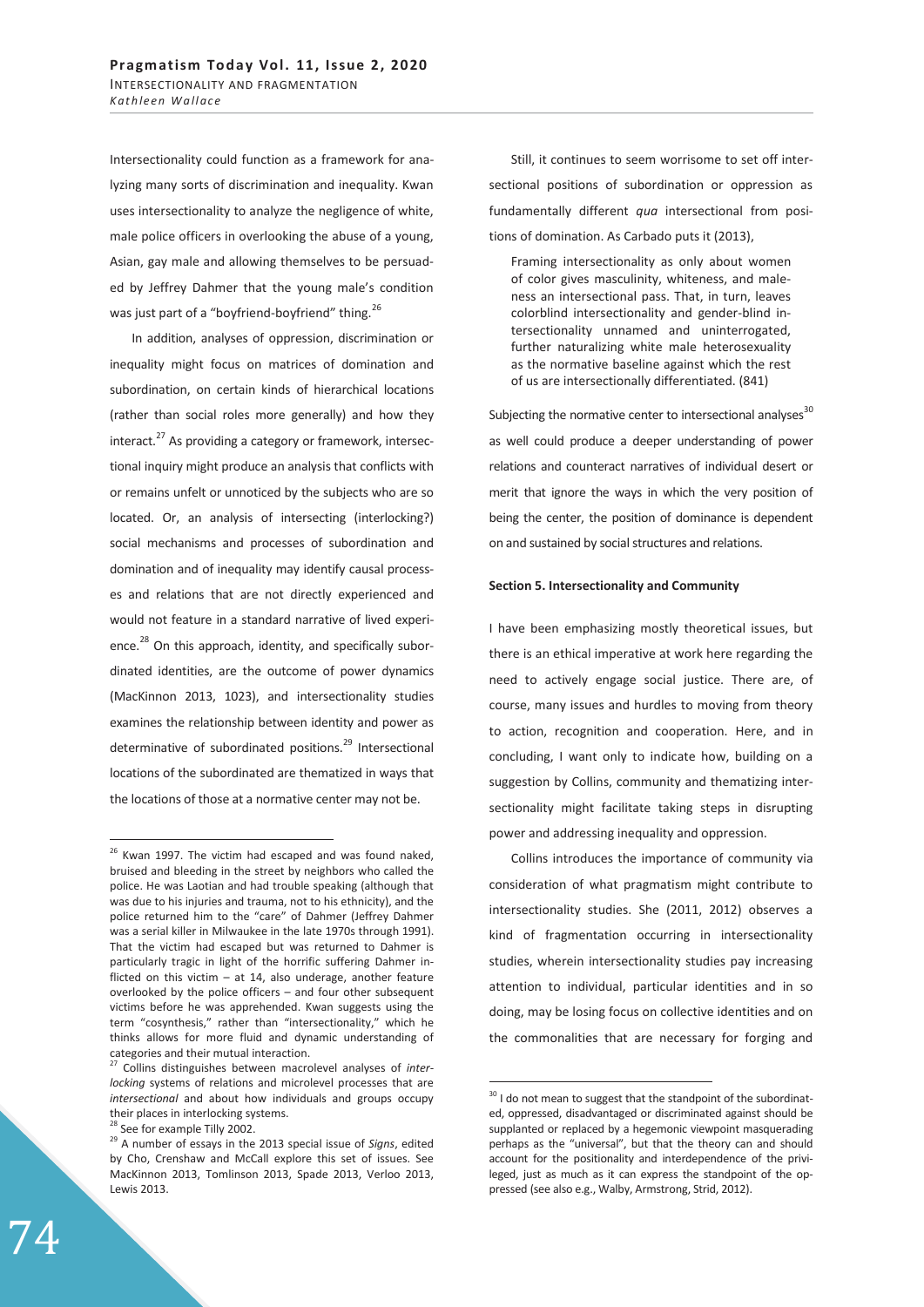sustaining solidarity and social reform. Rather, Collins (2003) suggests that every group occupies a location of "heterogenous commonality" (221). Collins suggests that pragmatism, and its emphasis on community, may be a helpful ally to and have a synergistic relation with intersectionality.

 In essence, the robust understandings of identity politics honed within social movements have been increasingly challenged within contemporary social theory. Individual identities and the personal politics that accompany them seem acceptable. In contrast, collective identities are less so. Here American pragmatism's well-developed history of the social self, experience, and the significance of symbols all affecting the construct of community provides a set of tools that potentially might counteract this drift toward decontextualized, individualized identities. Pragmatism's analysis of the social self developed in the context of community provides a provocative argument concerning experience that scholars of intersectionality might find especially useful. Conversely, intersectionality's analysis of complex social inequalities might stimulate pragmatist analyses of communities as infused with power and politics. Stated differently, linking conceptions of identity politics honed within social movements with pragmatism's complex analyses of community discussed above might catalyze an especially fruitful dialogue. (Collins, 2012, 453)

Drawing on a concept from the work of Justus Buchler, I want to gesture towards a way in which intersectionality and community can be fruitfully related. Borrowing from Buchler, I suggest that community be understood as experiential parallelism – Buchler would say "proceptive parallelism" (Buchler, 1979, 34, 38). Community is possible because there is some commonality –not necessarily exact similarity – of experience that provides a basis for communication to take place.<sup>31</sup> Commonality or "experiential parallelism" doesn't have to be "thick"; it could be as thin as being in the same place at the same time and subject to a set of risks, consequences, causes, or meanings distributed in the situation. Serendipitous and transient communities that spring up in urban environments are examples of such fleeting and "thin" communities.

 $\overline{a}$ 

But the kind of community that I think Collins has in mind is one in which identities form some kind of experiential parallelism that calls for thematization of some aspect of one's identity. Examples of the former: the experiential parallelism of Black feminist lesbians forming a community; or, an experiential parallelism of women in the U.S. forming a community, one that might *partially* intersect with the former, but neither in the whole nor as one that simply subsumes (and obliterates) the specificity of the former. In this approach, community would have to be understood as not necessarily intimate or deeply interpersonal. That would be a kind of community. Rather, community as experiential parallelism is more general; it is a kind of commonality that is a condition for the possibility of communication, coalition and action.

Collins (1993) offers the example of a college classroom as a context in which thematization of identities might take place. Being a student in the classroom constitutes an experiential parallelism that does not obliterate other intersectional identities of the students. Collins suggests that in the classroom different locations in a system of privilege and disadvantage were "equalized" such that genuine dialogue could take place (36– 37, 39). I don't know how apt "equalization" is, although that may be an ideal in the classroom context. But the students' experiential parallelism *qua* students would be a common condition for the possibility of communication, in Collins' terms, "dialogue."

In Collins' example, a young white man had his position of privilege thematized and disrupted by being confronted with reports of the experiences of black students. The white student (not without resistance) became aware of his and of their positions in a system of power relations. The experiential parallelism involved both the dialogic context of the classroom *and* the developing awareness of each as occupying both common (*qua* student) and different but mutually interdependent positions in the system of power relations, as having "intersectional identities." When it goes well, both those who are typically subordinated and those who are more

 $31$  For a treatment of community (experiential parallelism) and what I call reflexive communication, see Wallace 2019, Chapter 5, 114–141.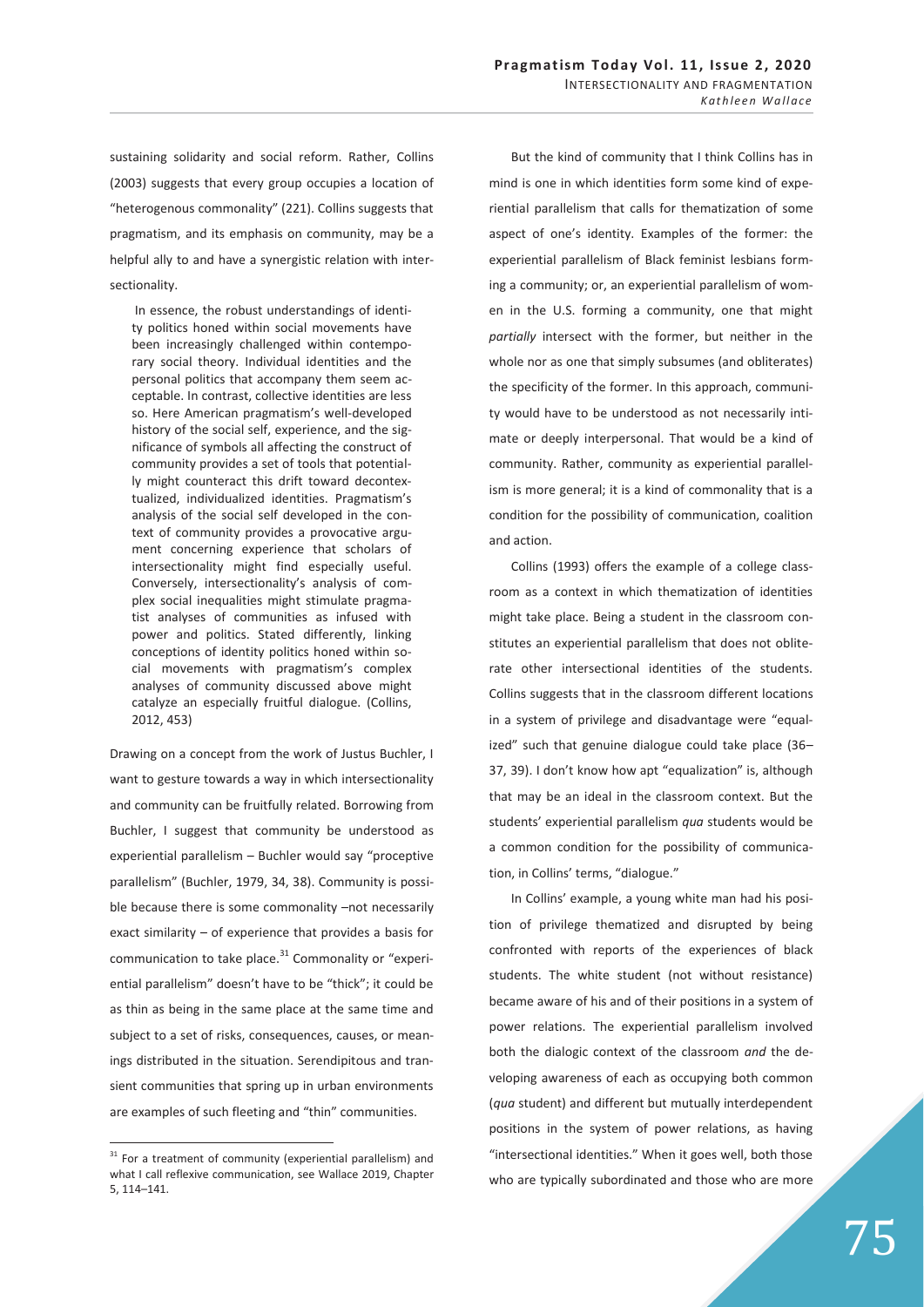typically privileged have their relative positions challenged and modified (at least temporarily in that context) while at the same time recognizing themselves as having those positions or identities in that matrix of domination – their intersectionality has become (or has the opportunity to become) thematized.

The students have experiential parallelism

- 1. in virtue of the context of the classroom, and
- 2. generally, as occupants of a system of social structures and power relations, even though they occupy different positions in it, and
- 3. as also occupying some overlapping positions. For instance, white and black males may have some overlap in virtue of being male, even though "whiteness" and "blackness" may also differentially affect their positions as male. All the students have some overlap in virtue of being students, even though they might have different reasons for and interests in attending college or in taking that particular class.

I'm thinking that this general experience of experiential parallelism as "heterogenous commonality" could be fruitful as a step in realizing that oppression and inequality are not just the concern of those who are subordinated, but of everyone. Not because everyone is oppressed, but because everyone is intersectionally located and has, in varying degrees and respects, some overlapping identities and positions, even if they have them in distinctive ways.

This phenomenon provides some support for generalizing intersectionality as characteristic of all social positions and for taking identity constituents as retaining some intact meaning that can be shared and a basis for experiential parallelism and ultimately communication. The possibility of community depends on experiential parallelism, and that requires some commonality. I am suggesting that generalizing intersectional identity and recognizing some intactness (without reification or essentialization) to identity constituents could allow for recognizing both commonality and difference. I am not arguing that there is a universal "thing"  $-$  "humanity"  $$ that we all have. I am suggesting only, that intersectionality characterizes all of us – Collins's "heterogenous commonality" *and* that in some contexts some "categorial constituents" (being male, being a student, being black, being of a particular economic class) may overlap, that is, be locations of which persons are mutual members. Difference need not mean fragmentation and the undermining of solidarity and cooperation, precisely because intersectional identities entail that differences and commonalities overlap and can therefore, be a basis for community, communication, and the solidarity needed for coalition building and action. As Cole put it, "although intersectionality may be misconstrued to suggest a politics of identity [of] vanishingly small constituencies, in fact the concept holds the promise of opening new avenues of cooperation" (Cole, 2008, 447). As observed by Carastathis (2014, 311) doing so would build on Crenshaw's call at the end of "Mapping the Margins" to view identity-based groups not as monoliths, but as coalitions, constituted by internal differences as much as by commonalities (Crenshaw, 1991, 1299).

#### **References**

American Journal of Bioethics. 2019. Vol. 9, no. 2.

- Anzaldúa, Gloria. 1983. "La prieta." In This Bridge Called My Back. 2<sup>nd</sup> edition. Eds. Cherríe Moraga and Gloria Anzaldúa. Watertown, Mass.: Persephone Press.
- Beal, Frances M. 1979. "Double jeopardy: to be Black and female." In The Black Woman: An Anthology. Ed. Toni Cade, 90–100. New York: New American Library.
- Bernstein, Sara. 2020. "The metaphysics of intersectionality." Philosophical Studies 177: 321–335.
- Bilge, Sirma. 2013. "Intersectionality Undone: Saving Intersectionality from Feminist Intersectionality Studies." DuBois Review 10:2 (2013): 405–424.
- Buchler, Justus. 1979. Toward A General Theory of Human Judgment. Second, revised edition. NY: Dover Publications.
- Carastathis, Anna. 2013. "Identity categories as potential coalitions." Signs: Journal of Women in Culture and Society 38 (4): 941–965.
- Carastathis, Anna. 2014. "The Concept of Intersectionality in Feminist Theory." Philosophy Compass, 9 (5): 304–314.
- Carbado, Devon. 2013. "Colorblind intersectionality." Signs: Journal of Women in Culture and Society 38 (4): 811–845.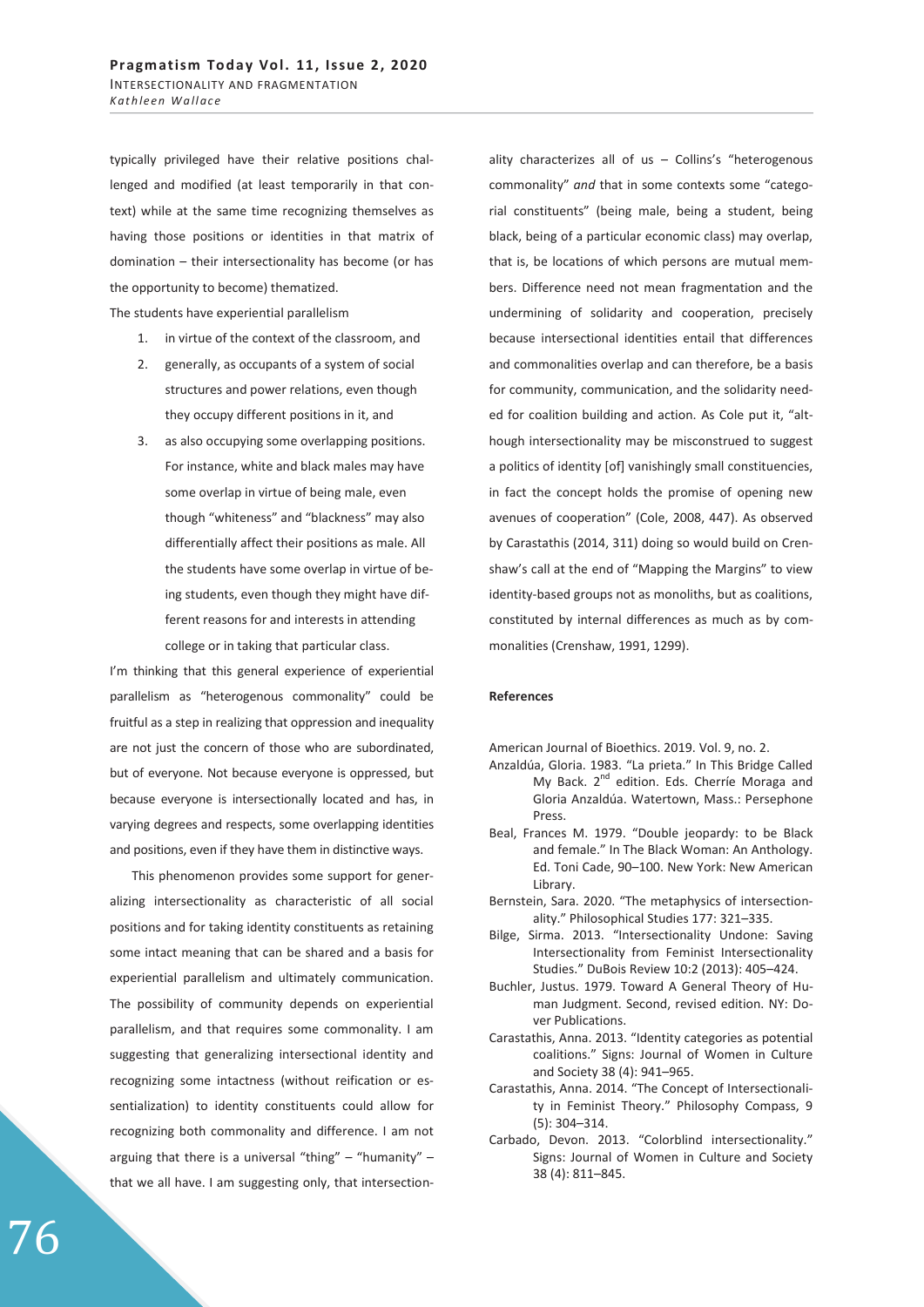- Cho, Sumi, Kimberlé Crenshaw, Leslie McCall. 2013. "Toward a field of intersectionality studies: Theory, applications and praxis." Signs: Journal of Women in Culture and Society 38 (4): 785-810.
- Cole, Elizabeth R. 2008. "Coalitions as a model for intersectionality: From practice to theory." Sex Roles 59 (5–6): 443–453.
- Collins, Patricia Hill. 1993. "Toward a new vision: Race, class, and gender as categories of analysis and connection." Race, Sex & Class 1(1) (Fall 1993): 25–45.
- Collins, Patrica Hill, et.al. 1995. "Symposium on West and Fernmaker's Doing Difference." Gender and Society, 9 (4): 491–513.
- Collins, Patricia Hill. 2000. Black Feminist Thought: Knowledge, Consciousness, and the Politics of Empowerment. Second Edition. Routledge.
- Collins, Patricia Hill. 2003. "Some group matters: Intersectionality, situated standpoints, and Black feminist thought." In A Companion to African-American Philosophy. Eds. Tommy L. Lott and John P. Pittman, 205–29. Oxford: Blackwell.
- Collins, Patricia Hill. 2011. "Piecing together a genealogical puzzle: Intersectionality and American pragmatism." European Journal of Pragmatism and American Philosophy. III (2): 88–112.
- Collins, Patricia Hill. 2012. "Social inequality, power, and politics: Intersectionality and American pragmatism in dialogue." The Journal of Speculative Philosophy 26(2): 442–457.
- Crenshaw, Kimberlé. 1989. "Decentralizing the Intersection of Race and Sex: A Black Feminist Critique of Antidiscrimination Doctrine, Feminist Theory and Antiracist Politics." University of Chicago Legal Forum 1989: 139–167.
- Crenshaw, Kimberlé. 1991. "Mapping the Margins: Intersectionality, Identity Politics, and Violence Against Women of Color." Stanford Law Review 43(6): 1241–1299.
- Ehrenreich, Nancy R. 2002. "Subordination and symbiosis: mechanisms of mutual support between subordinating systems." UMKC Law Review 71(2): 251–324.
- Garry, Ann. 2011. "Intersectionality, Metaphors and the Multiplicity of Gender. Hypatia 26 (4) (Fall 2011): 826–850.
- Garry, Ann. 2012. Who is Included? Intersectionality, Metaphors and the Multiplicity of Gender." In Out from the Shadows: Analytical Feminist Contributions to Traditional Philosophy. Eds. Sharon L. Crasnow and Anita M. Superson. Oxford University Press. (This version contains longer, more detailed notes than Garry 2011)
- Gines, Kathryn T. 2011. "Black Feminist Thought and Intersectional Analyses: A Defense of Intersectionality." Philosophy Today (SPEP Supplement) 55, 275–284.
- Hancock, Ange-Marie. 2007. "Intersectionality as a Normative and Empirical Paradigm." Politics and Gender, 3(2): 248–254.
- Haslanger, Sally. 2014. "Race, intersectionality and method: reply to critics." Philosophical Studies: An International Journal for the Study of Philosophy in the Analytic Tradition 171 (1): 109–119.
- Hull, Gloria T., Patricia Bell Scott, Barbara Smith (eds.). 1982. All of the Women are White, All of the Blacks are Men, But Some of Us are Brave: Black Women's Studies. Old Westbury: The Feminist Press.
- Kwan, Peter. 1997. "Intersections of race, ethnicity, class, gender and sexual orientation: Jeffrey Dahmer and the cosynthesis of categories." Hastings Law Journal 48: 1257–1291.
- Lewis, Gail. 2013. "Unsafe Travel: Experiencing Intersectionality and Feminist Displacements." Signs: Journal of Women in Culture and Society 38 (4): 869–892.
- Ludvig, Alice. 2006. "Differences between women? Intersecting voices in a female narrative." European Journal of Women's Studies 13(3): 245– 258.
- Lugones, Maria. 2003. "Purity, Impurity and Separation." In Maria Lugones, Pilgrimages/peregrinajes: Theorizing coalition against multiple oppressions. Lanham, MD: Rowman and Littlefield.
- Lugones, Maria. 2007. "Heterosexualism and the Colonial/Modern Gender System. Hypatia 22 (1): 186– 209.
- MacKinnon, Catharine. 2013. Intersectionality as Method: A Note." Signs: Journal of Women in Culture and Society 38 (4): 1019–1030
- McCall, Leslie. 2005. "The complexity of intersectionality." Signs: Journal of Women in Culture and Society 30 (3) (Spring 2005): 1771–1800.
- Milczarek-Desai, Shefali. 2002. "Living Fearlessly With and Within Differences: My Search for Identity Beyond Categories and Contradictions." In This Bridge We Call Home: Radical Visions for Transformation. Eds. Gloria Anzaldúa and Analouise Keating. Routledge (2002): 126–135.
- Nash, Jennifer. 2008. "Re-thinking Intersectionality." Feminist Review 89: 1–15.
- Ragin, Charles. 2000. Fuzzy-Set Social Science. Chicago: University of Chicago Press.
- Spade, Dean. 2013. "Intersectional Resistance and Law Reform. Signs: Journal of Women in Culture and Society 38 (4): 1031–1055.
- Tilly, Charles. 2002. "The Trouble with Stories. In Charles Tilly," Stories, Identities, and Political Change. Rowman and Littlefield Publishers: 25–42.
- Tomlinson, Barbara. 2013. "To Tell the Truth and Not Get Trapped: Desire, Distance, and Intersectionality at the Scene of Argument." Signs: Journal of Women in Culture and Society 38 (4): 993–1017.
- Truth, Sojourner. 1995. "When woman gets her rights, man will be right." In Words of Fire: An Anthology of African-American Feminist Thought. Ed. Beverly Guy-Sheftall. New York: The New Press.
- Tuvel, Rebecca. 2017. "A Defense of Transracialism." Hypatia: A Journal of Feminist Philosophy, 32 (2): 263–278.